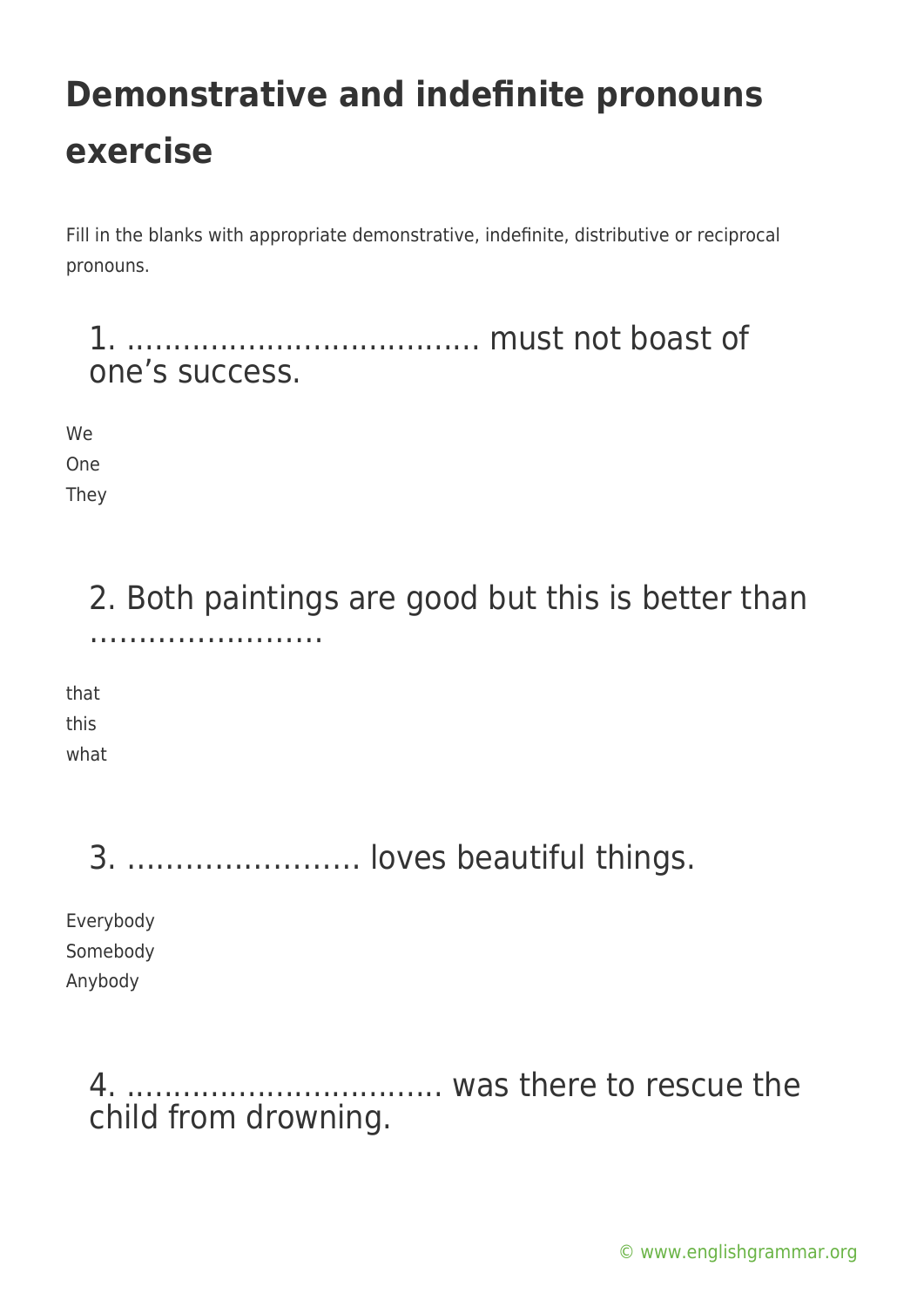| Nobody  |
|---------|
| Anybody |
| No body |

5. .................................... of them rose from their seats shouting slogans.

All Every Any

### 6. ........................................ could answer my questions.

Nobody Anybody No body

> 7. Did ...................................... write with my pen when I was away?

anybody somebody nobody

[© www.englishgrammar.org](https://www.englishgrammar.org/)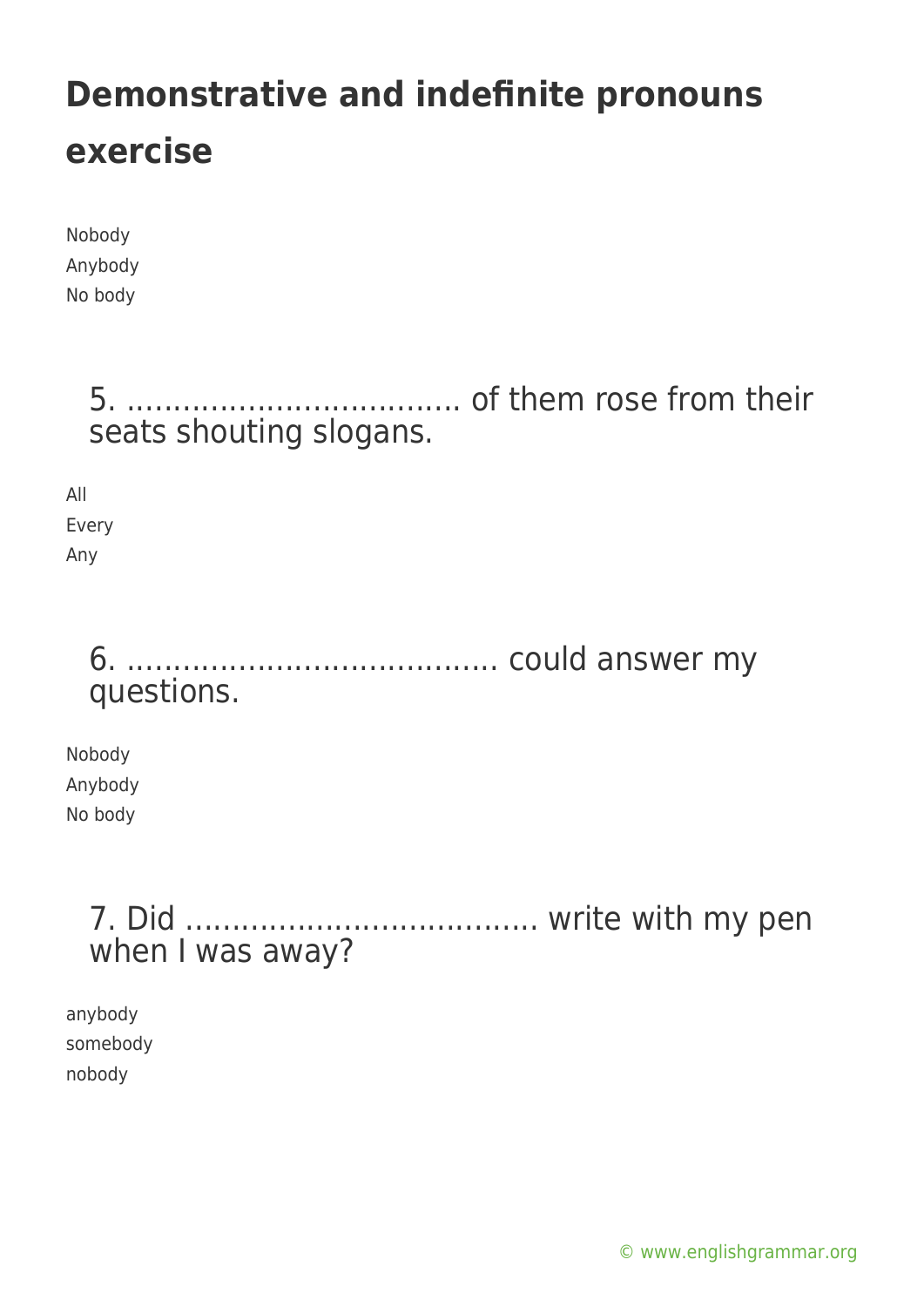8. My views are in accordance with .................................... of yours.

that those these

9. The two brothers love ...................................

each other each others one another

> 10. ...................................... of the accusations is true.

Either Neither

#### 11. All the five members of the family quarreled with ....................................

each other one another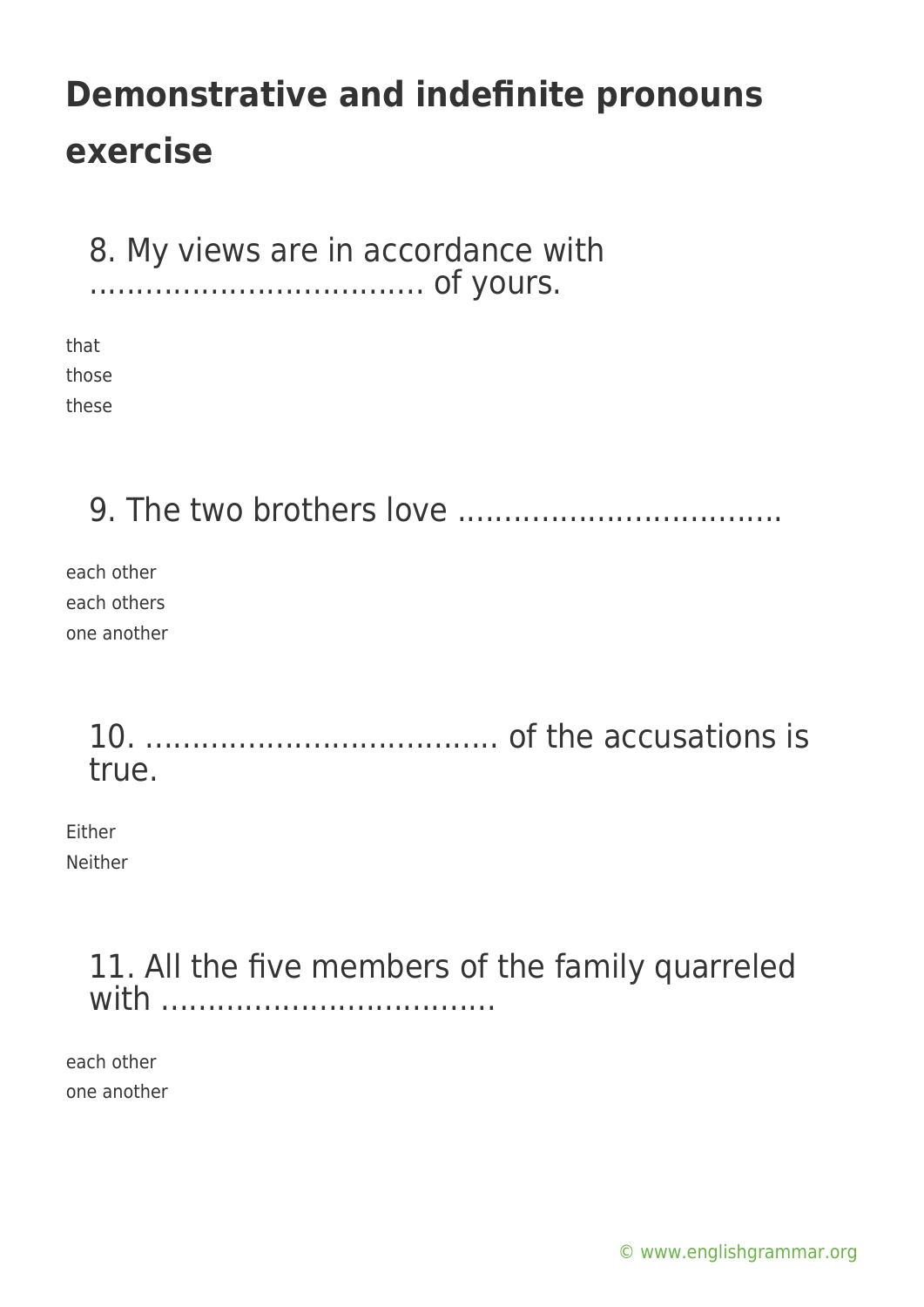12. They praised ....................................... to gain cheap popularity.

they each other each others

#### Answers

- 1. One must not boast of one's success.
- 2. Both paintings are good but this is better than that.
- 3. Everybody loves beautiful things.
- 4. Nobody was there to rescue the child from drowning.
- 5. All of them rose from their seats shouting slogans.
- 6. Nobody could answer my questions.
- 7. Did anybody write with my pen when I was away?
- 8. My views are in accordance with those of yours.
- 9. The two brothers love each other.
- 10. Neither of the accusations is true.